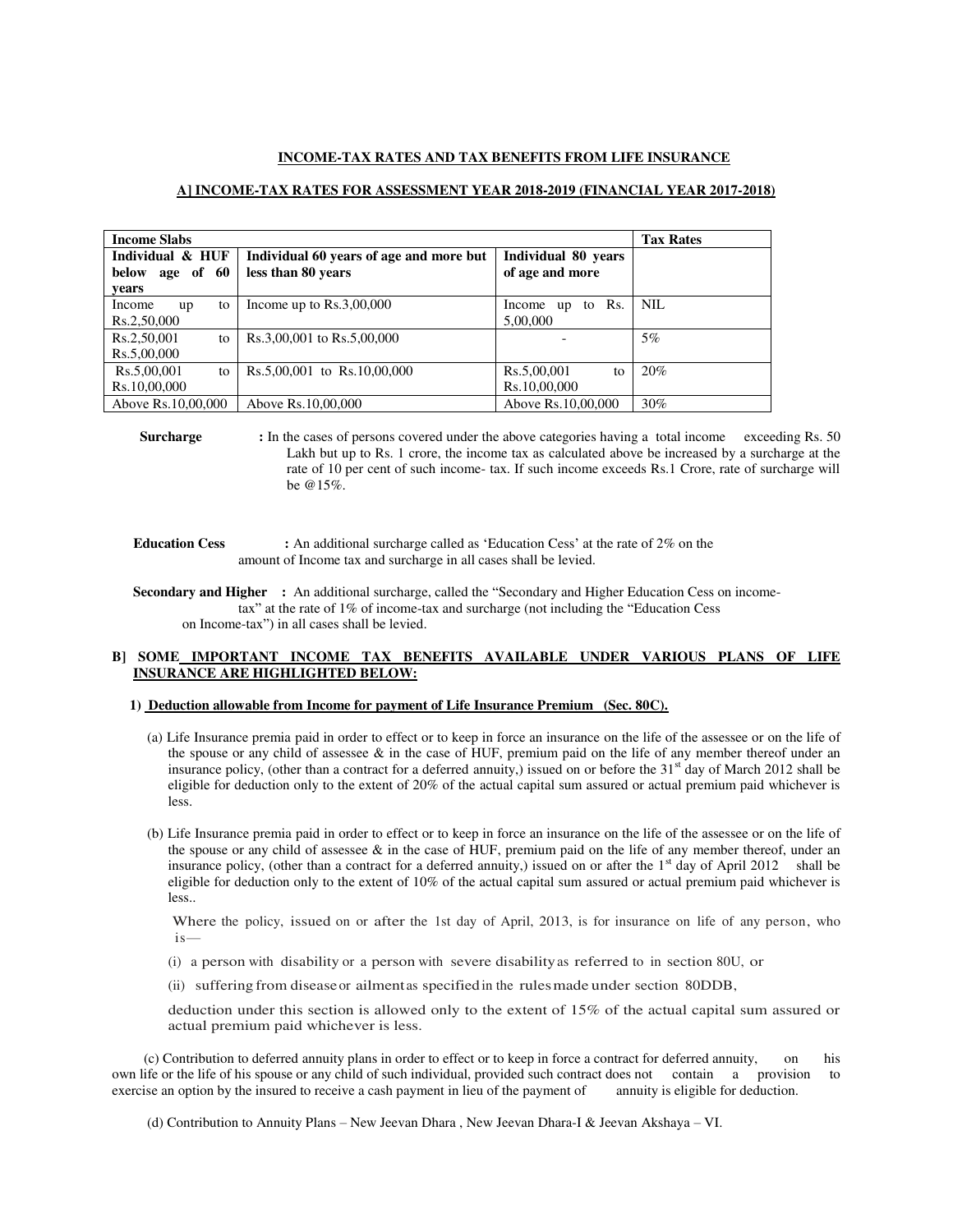## **2) Jeevan Nidhi Plan & Jeevan Suraksha Plans (U/s. 80CCC)**

A deduction to an individual for any amount paid or deposited by him from his taxable income in the above annuity plans for receiving pension (from the fund set up by the Corporation under the Pension Scheme) is allowed.

## **NOTE: The aggregate amount of deduction under u/s 80C, 80CCC & 80CCD(1) shall not in any case exceed one lakh fifty thousnad Rupees .**

## **3) Deduction under section 80D**

- a) Deduction allowable upto Rs.25,000/- if an amount is paid to keep in force an insurance on health of assessee or his family (i.e. Spouse & dependent children) or any contribution made to the central Government Health Scheme or such other scheme as may be notified by the Central Government in this behalf or on account of Preventive health check –up of the assessee or his family .
- b) Additional deduction upto Rs.25,000/- if an amount is paid to keep in force an insurance on health of parents or on account of Preventive health check –up of the parent of the assessee, whether dependent or not .
- c) In case of HUF, deduction allowable upto Rs.25,000/- if an amount is paid to keep in force an insurance on health of any member of that HUF
- d) If the sum specified in (a) or (b) or (c) is paid to effect or keep in force an insurance on the health of any person specified therein who is a senior citizen, then the deduction available will be up to Rs.30,000/-. Here senior citizen means the person who is of sixty year or more during the previous year.
- e) In Case the amounts are paid in (a) or (b) or (c) on account of preventive health check up , the deduction for such amounts shall be allowed to the extent it does not exceed in aggregate Rs. 5,000 /-.
- f) For the purpose of deduction , the payment shall be made by
	- i. Any mode, including cash, in respect of any sum paid on account of preventive health check up .
	- Any mode other than cash in all other cases.
- g) The insurance as mentioned above shall be in accordance with the scheme framed by

 i) the General Insurance Corporation of India as approved by the Central Government in this behalf or; ii) Any other insurer and approved by the Insurance Regulatory and Development Authority.

## **4) Jeevan Aadhar Plan (Sec.80DD) :**

Deduction from total income upto Rs.75000/- allowable on amount deposited with LIC under Jeevan Aadhar, Jeevan Vishwas plan for maintenance of an handicapped dependent (Rs.1,25,000/- where handicapped dependent is suffering from severe disability)

## **5) Exemption in respect of commutation of pension under Jeevan Suraksha & Jeevan Nidhi Plans:**

Under Section 10(10A) (iii) of the Income-tax Act, any payment received by way of commutations of pension out of the Jeevan Suraksha & Jeevan Nidhi Annuity plans is exempt from tax.

## **6) Income tax exemption on Maturity/Death Claims proceeds under Section 10(10D)**

As per Section 10(10D) of the Income Tax Act, 1961, any sum received under a Life Insurance Policy, including the sum allocated by way of bonus on such policy is exempt from tax where the sum is received as a death benefit. To get exemption under above section for sum received other than death benefit following conditions to be satisfied:

- Policy shall not be issued under Section 80DD(3), or
- Policy shall not be issued as a Keyman Insurance Policy, or